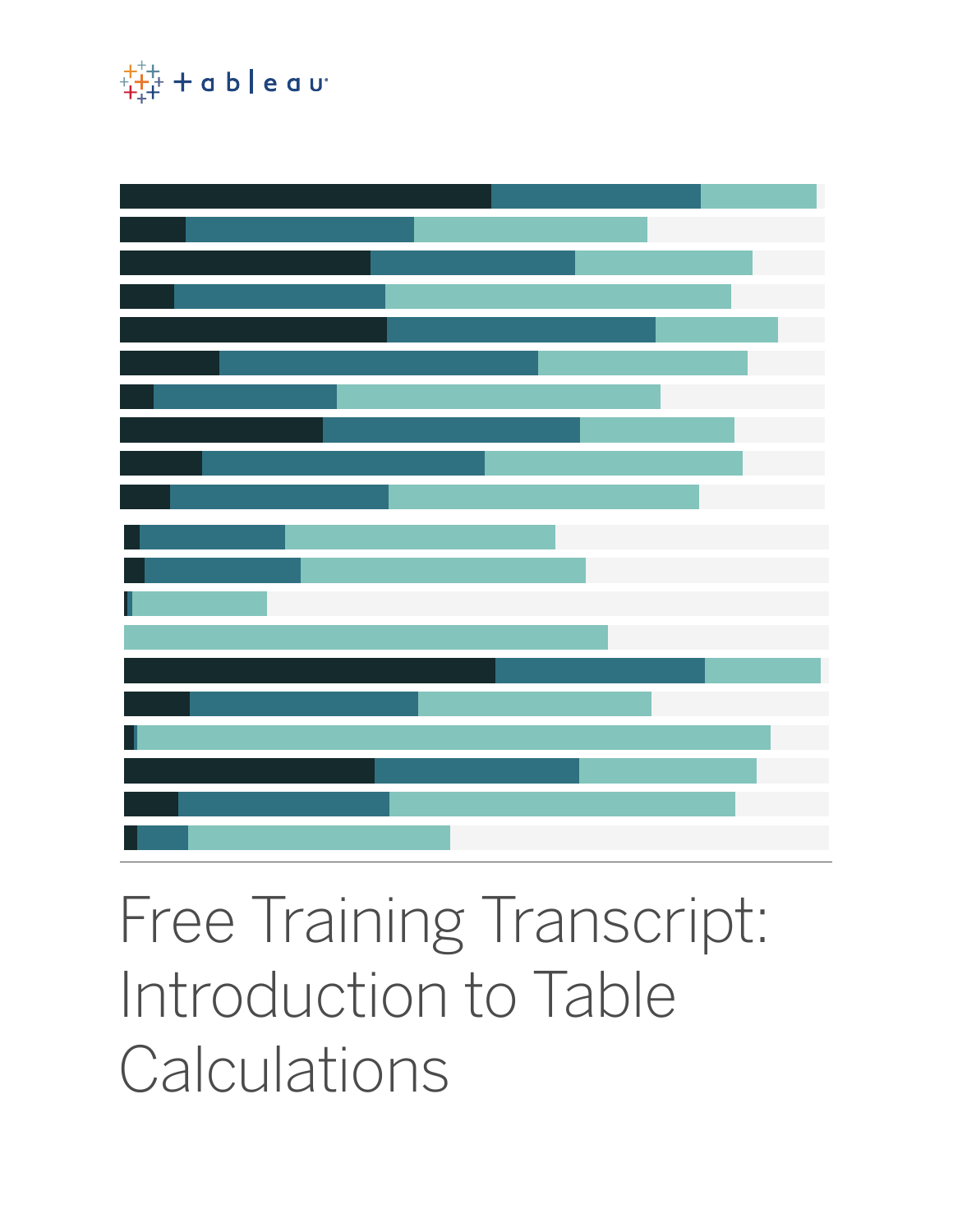Welcome to this introductory video on Table Calculations. You can download the Exercise workbook to follow along in your own copy of Tableau.

#### Table Calculations

Table Calculations are performed on the returned results of a view. Here, we have Sum of Sales broken out by category. What if we wanted to see the Percent of Total instead of the actual sales values? Right click on the SUM(Sales) pill and select Quick Table Calc > Percent of Total. We can now see those values were converted into percentages, and Technology is about 37 and a half % of our overall sales. Table calculations are computed locally in Tableau, rather than being handled in the database. The calculations are based only on the information in the view. This is sometimes referred to as the field set.

### Field Set

In a given view, the underlying data table (hence "table calculations") contains the information that makes up the marks. If you're working with a crosstab, this data is exactly what you see. For any other view, the underlying data is represented differently but the values are the same as the crosstab. This data table, which comprises all fields used to define the view, is called the Field Set. For this particular view, the Field Set consists of Category, Segment, and Quantity, all of which define the breakdown and length of the bars in the view. Altering the view by adding or removing fields changes the Field Set, which in turn alters the Table Calculation.

## Quick Table Calculations

Many common calculations are treated as table calculations in Tableau. Quick table calculations are easy, one click options that can be applied to a given view. For example, what if we want to ask about our running total of profit over time? Here we have Month of order date and Profit in the view. We can add a quick table calculation by right clicking on Profit, selecting > quick table calculation > running total, and we see pretty steady growth in profit. Great! If we think we'll want to use this regularly, we can drag the pill with the table calculation over to the data pane to save it as a calculated field for easy reuse later.

HH I